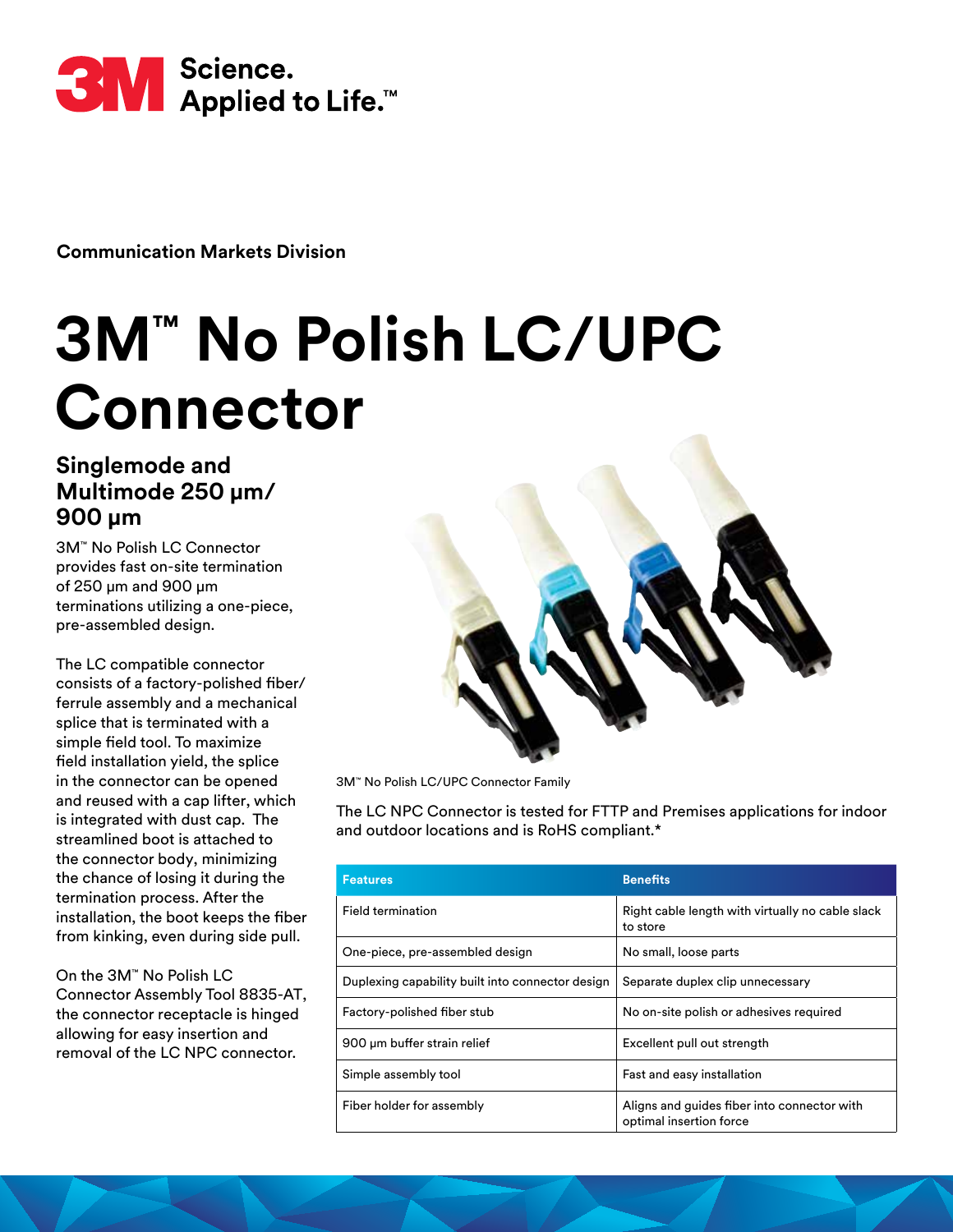

Close up of 3M™ No Polish LC Connector Assembly Tool 250/900 8835-AT

### **3M™ No Polish LC Connector Specifications**

|                                                         | <b>Multimode</b><br>6830-50         | <b>Multimode</b><br>6830-50/LOMFF  | <b>Multimode</b><br>6830-62.5       | Singlemode<br>8830                  |
|---------------------------------------------------------|-------------------------------------|------------------------------------|-------------------------------------|-------------------------------------|
| Insertion Loss (dB) typical                             | 0.2                                 | 0.2                                | 0.2                                 | 0.3                                 |
| Reflectance (dB) typical at room temp                   | $~1 - 30$                           | ~30                                | $< -25$                             | $< -40$                             |
| Reflectance (dB) over operating<br>temperature range    | $< -30$                             | $~1 - 30$                          | $< -25$                             | $< -35$                             |
| Operating temperature range (°C)                        | $-10^{\circ}$ C to 60 $^{\circ}$ C  | $-10^{\circ}$ C to 60 $^{\circ}$ C | $-10^{\circ}$ C to 60 $^{\circ}$ C  | $-40^{\circ}$ C to $75^{\circ}$ C   |
| Storage temperature (°C)                                | -40 $^{\circ}$ C to 85 $^{\circ}$ C | $-40^{\circ}$ C to 85 $^{\circ}$ C | -40 $^{\circ}$ C to 85 $^{\circ}$ C | -40 $^{\circ}$ C to 85 $^{\circ}$ C |
| Connector identification<br>Backbone<br>Housing<br>Boot | <b>Black</b><br>Black<br>White      | <b>Black</b><br>Aqua<br>White      | <b>Black</b><br>Beige<br>White      | <b>Black</b><br>Blue<br>White       |
| Field termination kit<br>(no power needed)              | 8865-C                              | 8865-C                             | 8865-C                              | 8865-C                              |



The 3M™ No Polish Connector Kit with Cleaver 8865-C includes all tools necessary for termination



The 3M™ No Polish Connector Premium Kit with 3M Cleaver 8865-C/PR



3M™ Easy Cleaver is conveniently included in select packages of 3M™ No Polish LC **Connectors**